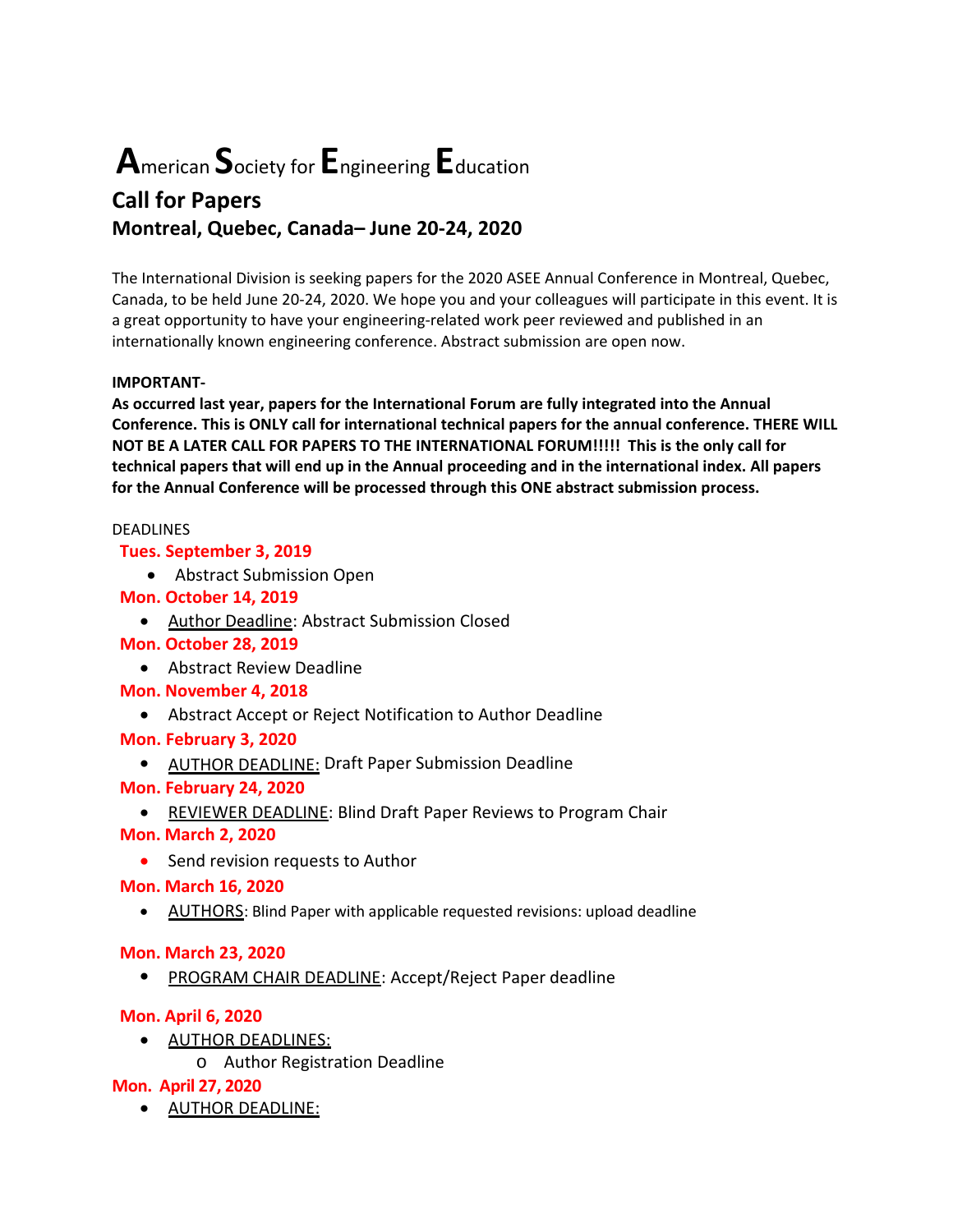- o Upload final paper all blind indicators removed
- o Accept the copyright transfer
- o Add all co‐authors
- o Update all author bios
- o Select who is "presenting" in Monolith
	- **NO CHANGES of any kind for any papers can be accepted after this date**

Due to popular demand, we are happy to announce that the special Poster session during the President's Farewell Reception will be continued!!!!!!! A separate solicitation for these Abstracts and Proposals will be forth coming for that session. However be aware that papers in this session do not get published unless they are presented in another technical session and accepted to the annual conference. Technical papers submitted for the normal ID poster session will continue to be published as usual.

**International Division Papers are being solicited for subjects in ALL engineering education areas that has an INTERNATIONAL dimension.** That especially includes engineering educators from institutions abroad. An international dimension always adds new and different complexity to the general challenging world of engineering education. The International division provides that venue to discuss and share these challenges with other educators with similar international challenges. Common areas are study abroad and travel trips. However our division includes cross cultural diversity, K to 12, first year engineering, ethics, collaborations, ABET and other accreditation as only some of the examples where the international component leads to stimulating discussion and exchanges during our sessions. The following topics have been identified by International Division members as potential session topics and members are encouraged to submit papers for these sessions:

- Comparison and Assessment of Various Study Abroad Models in Achieving Global Competencies Integration of International Programs in the Engineering Curriculum (year long, semester, short‐ term / study abroad, co-op, and service learning)
- Starting Successful Faculty‐Led Programs: Opportunities, Challenges and Risks.
- Domestic Internationalization: Developing Global Competence through On‐Campus Activities.
- International Program Development, Language Integration, and Credit Transfer.
- Cross Cultural Diversity
- Internships abroad: benefits and challenges

Be advised that, as a contributor to the international division, it is expected that you and your co‐author participate in the peer review process. The peer review process is essential to meeting the high publication standard required for Scopus and other registration systems and is part of your professional responsibility to the conference.

Please note, in order for a paper to be accepted for presentation in a technical or poster session and/or for publication in the proceedings, the Division requires submission of the full final version of the paper. "Work in Progress" papers are welcome. In addition, this division is interested in supporting sessions on special topics including panel discussions. Please contact the program chair to discuss and make arrangements.

Abstracts should be between 300 and 350 words.

At the top of your abstract, please indicate key words that could assist us in developing session topics relevant to your paper.